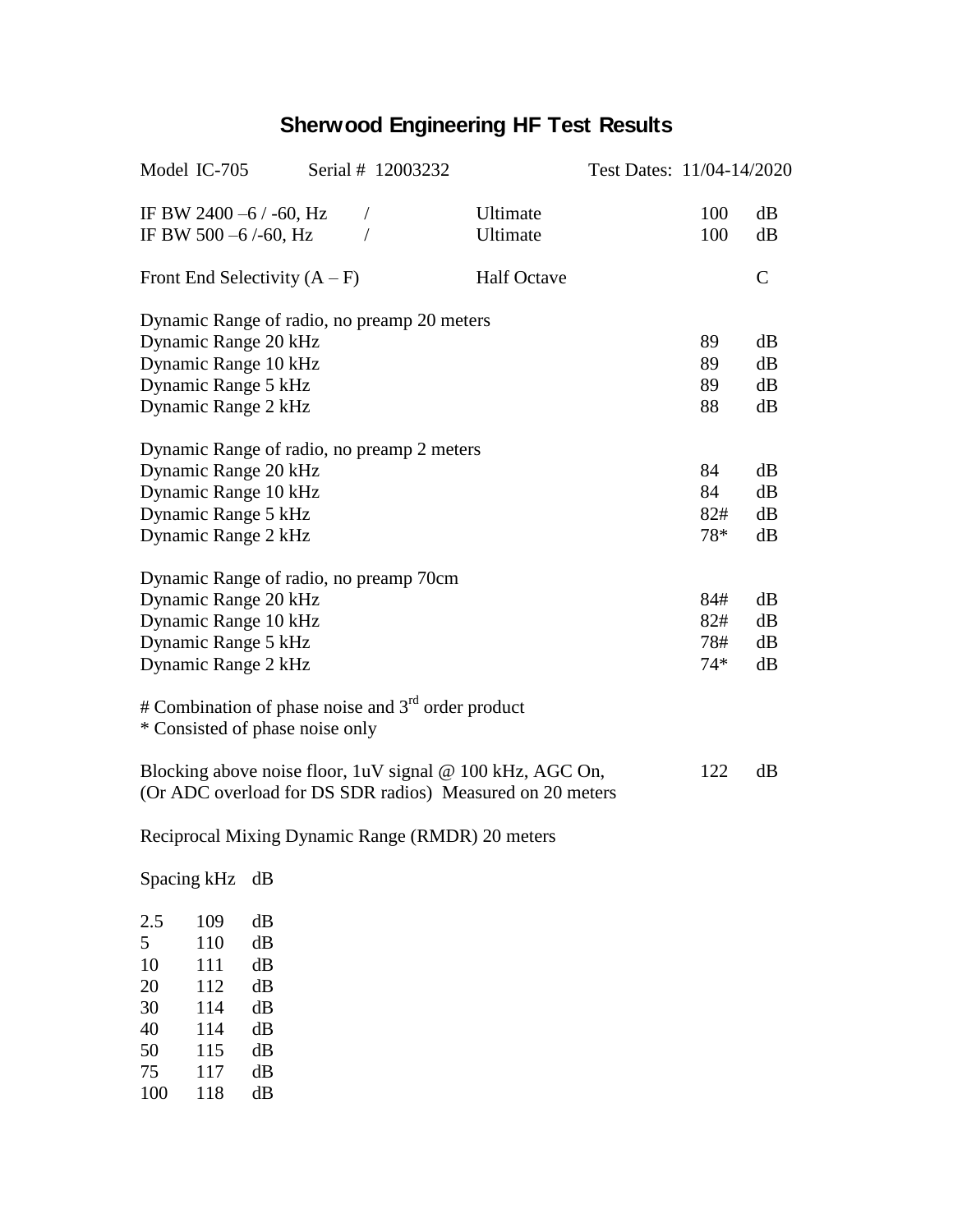| 200 119 dB |                                 |
|------------|---------------------------------|
| 300 120 dB |                                 |
| 400 120 dB |                                 |
|            | 500 122 dB Note: OVF flickering |

| Phase noise (normalized) at 2.5 kHz spacing:     | $-136$ | dBc/Hz | 20 meters |     |
|--------------------------------------------------|--------|--------|-----------|-----|
| Phase noise (normalized) at 5 kHz spacing:       | $-137$ | dBc/Hz |           |     |
| Phase noise (normalized) at 10 kHz spacing:      | $-138$ | dBc/Hz |           |     |
| Phase noise (normalized) at 20 kHz spacing:      | $-139$ | dBc/Hz |           |     |
| Phase noise (normalized) at 30 kHz spacing:      | $-141$ | dBc/Hz |           |     |
| Phase noise (normalized) at 40 kHz spacing:      | $-141$ | dBc/Hz |           |     |
| Phase noise (normalized) at 50 kHz spacing:      | $-142$ | dBc/Hz |           |     |
| Phase noise (normalized) at 100 kHz spacing:     | $-145$ | dBc/Hz |           |     |
| Phase noise (normalized) at 200 kHz spacing:     | $-146$ | dBc/Hz |           |     |
| Phase noise (normalized) at 300 kHz spacing:     | $-147$ | dBc/Hz |           |     |
| Phase noise (normalized) at 400 kHz spacing:     | $-147$ | dBc/Hz |           |     |
| Phase noise (normalized) at 500 kHz spacing:     | $-149$ | dBc/Hz |           |     |
| Noise floor, SSB bandwidth 14.2 MHz, no preamp   |        |        | $-120$    | dBm |
| Noise floor, SSB bandwidth 14.2 MHz, Preamp 1 On |        |        | $-131$    | dBm |
| Noise floor, SSB bandwidth 14.2 MHz, Preamp 2 On |        |        |           | dBm |
| Sensitivity SSB at 14.2 MHz, no preamp           |        |        | 0.67      | uV  |
| Sensitivity SSB at 14.2 MHz, Preamp 1 On         |        |        | 0.20      | uV  |
| Sensitivity SSB at 14.2 MHz, Preamp 2 On         |        |        |           | uV  |
| Noise floor, 500 Hz, 14.2 MHz, no preamp         |        |        | $-127$    | dBm |
| Noise floor, 500 Hz, 14.2 MHz, Preamp 1 On       |        |        | $-137$    | dBm |
| Noise floor, 500 Hz, 14.2 MHz, Preamp 2 On       |        |        | $-139$    | dBm |
| Noise floor, SSB, 50.125 MHz, no preamp          |        |        | $-120$    | dBm |
| Noise floor, SSB, 50.125 MHz, Preamp 1           |        |        | $-131$    | dBm |
| Noise floor, SSB, 50.125 MHz, Preamp 2           |        |        | $-133$    | dBm |
| Sensitivity, SSB, 50.125 MHz, no preamp          |        |        | 0.65      | uV  |
| Sensitivity, SSB, 50.125 MHz, Preamp 1           |        |        | 0.18      | uV  |
| Sensitivity, SSB, 50.125 MHz, Preamp 2           |        |        | 0.15      | uV  |
| Noise floor, 500 Hz, 50.125 MHz, no preamp       |        |        | $-127$    | dBm |
| Noise floor, 500 Hz, 50.125 MHz, Preamp 1 On     |        |        | $-137$    | dBm |
| Noise floor, 500 Hz, 50.125 MHz, Preamp 2 On     |        |        | $-139$    | dBm |
|                                                  |        |        |           |     |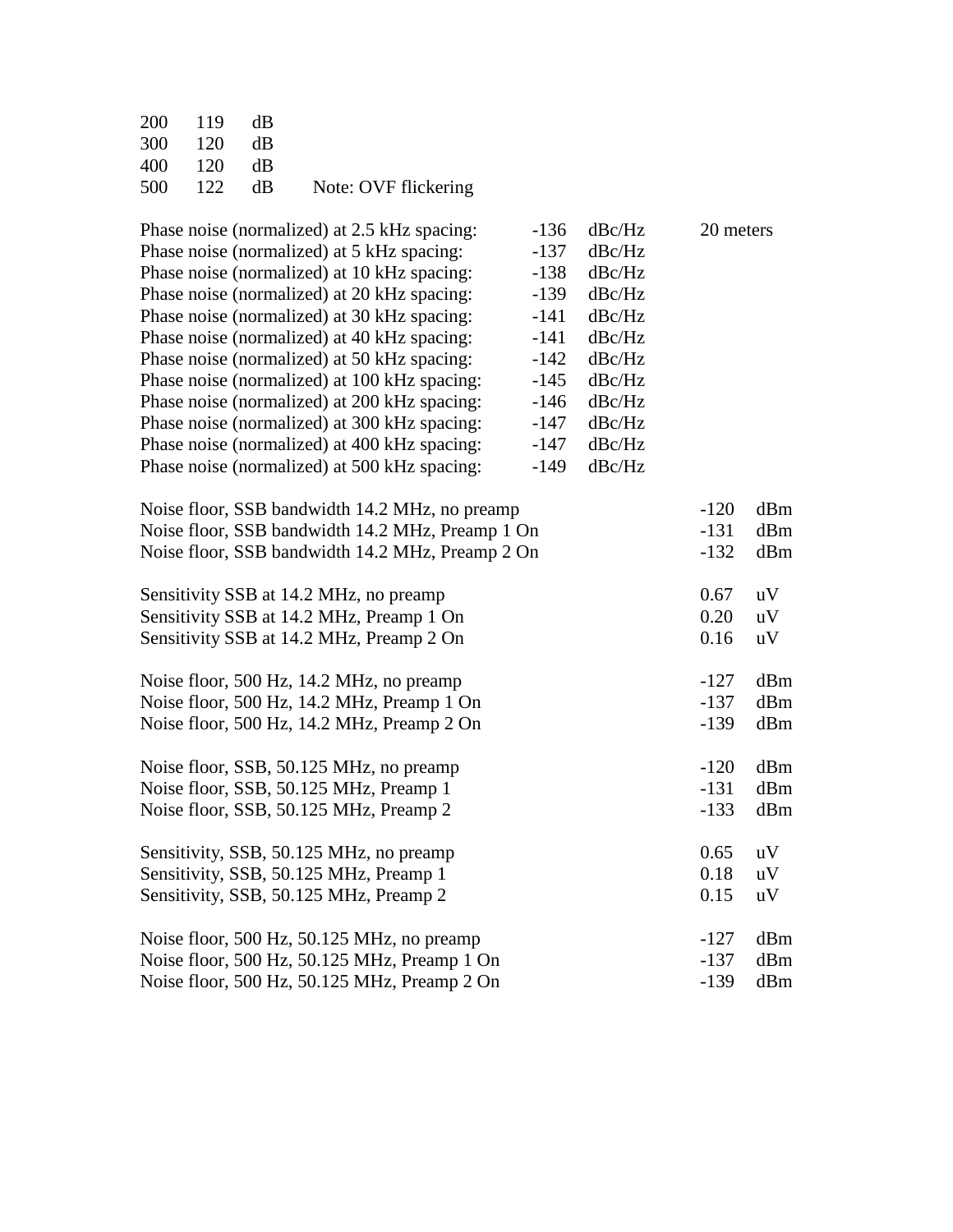| Noise floor, SSB, 144.2 MHz, no preamp<br>Noise floor, SSB, 144.2 MHz, preamp ON                                       |                         |                   | $-127$<br>$-138$   | dBm<br>dBm     |
|------------------------------------------------------------------------------------------------------------------------|-------------------------|-------------------|--------------------|----------------|
| Sensitivity, SSB, 144.2 MHz, no preamp<br>Sensitivity, SSB, 144.2 MHz, preamp ON                                       |                         |                   | 0.31<br>0.087      | uV<br>uV       |
| Noise floor, 500 Hz, 144.2 MHz, no preamp<br>Noise floor, 500 Hz, 144.2 MHz, preamp ON                                 |                         |                   | $-133$<br>$-144$   | dBm<br>dBm     |
| Noise floor, SSB, 432.1 MHz, no preamp<br>Noise floor, SSB, 432.1 MHz, preamp ON                                       |                         |                   | $-123$<br>$-137$   | dBm<br>dBm     |
| Sensitivity, SSB, 432.1 MHz, no preamp<br>Sensitivity, SSB, 432.1 MHz, preamp ON                                       |                         |                   | 0.49<br>0.095      | uV<br>uV       |
| Noise floor, 500 Hz, 432,1 MHz, no preamp<br>Noise floor, 500 Hz, 432.1 MHz, preamp ON                                 |                         |                   | $-129$<br>$-142$   | dBm<br>dBm     |
| Signal for S9, no preamp, 20 meters<br>Signal for S9, Preamp 1<br>Signal for S9, Preamp 2                              | $-73$<br>$-80$<br>$-83$ | dBm<br>dBm<br>dBm | 50<br>26<br>12     | uV<br>uV<br>uV |
| Gain of preamps (Determined by OVF change) 20 meters<br>Preamp 1<br>Preamp 2                                           |                         |                   | 13<br>18           | dB<br>dB       |
| AGC threshold at 3 dB, no preamp 20 meters<br>AGC threshold at 3 dB, Preamp 1 On<br>AGC threshold at 3 dB, Preamp 2 On |                         |                   | 4.2<br>1.5<br>0.87 | uV<br>uV<br>uV |
| OVF with preamp OFF, 20 meters                                                                                         |                         |                   | $-6$ dBm           |                |

Notes:

After lab testing was completed in Denver, I had a 20 minute QSO with a station in South Carolina at 10 watts on 20m SSB. His signal was S9+15, and my antenna was a Hy-gain 204BA at 50 feet. The following day I had a 15 minute QSO with KL7QOW in Palmer, Alaska. He was about S9+10 and I was S7. Good skip, no QRM and a 4-element Yagi on transmit helps when running 10 watts.

Contest observations: Bottom line, on HF the IC-705 operates like an IC-7300. Note: I did not run QRP, as I was evaluating RX capabilities while running legal limit at 1500 watts using a Ten-Tec 418 amp to drive an Alpha 89.

I operated the IC-705 during Sweepstakes, ARRL 160m CW and ARRL 10m on both CW and SSB. For Sweepstakes I ordered a Heil HT headset which plugged in OK, but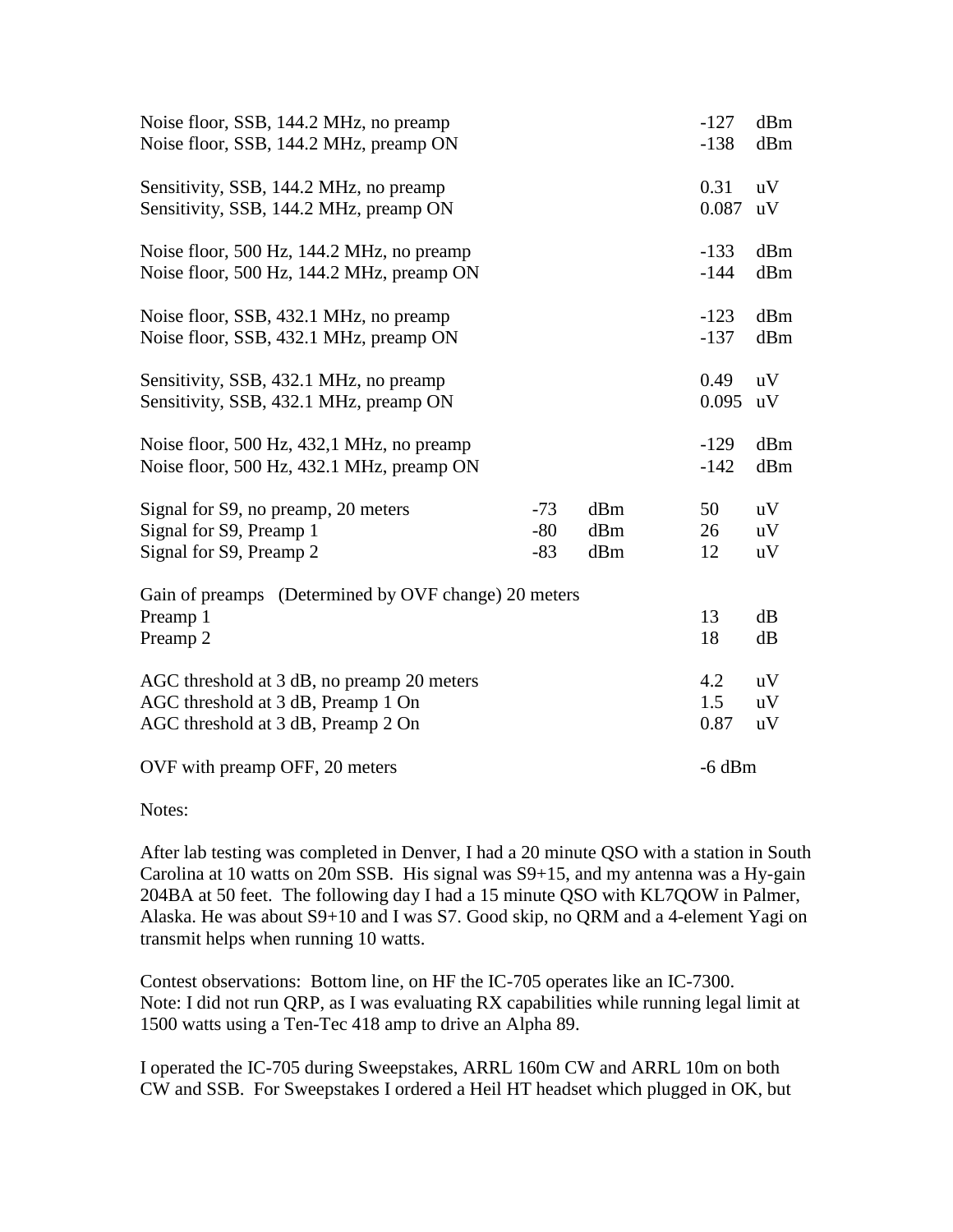didn't work on VOX, thus I had to use PTT for the 100 contacts I made. I operated the entire 160m CW contest with the 705, making 392 Qs including 2 JA contacts. For the ARRL 10m contest I operated both CW and SSB, and there were no issues with lack of sensitivity. I did not operate the entire 10m contest with the IC-705 since lack of a headset and VOX is very inefficient.

On receive when not charging the internal lithium battery with a 13.8 volt supply, the IC-705 draws about 200mA. When the battery is enabled to charge when the radio is ON and is charging, the current draw is about 340mA. Charging while the radio is ON can be turned off. The radio appears to have a smart internal charger that cuts off charging the lithium battery once it has reached full charge. Hopefully this will extend battery life.

Transmit key down on CW/RTTY/FM on 13.8 volts, the current draw is about 2 amps on 20m, and is similar on 160, 80  $&$  40m. The current increases up to 2.6 amps on the higher HF and VHF/UHF bands. On SSB the LCD current meter shows voice peaks similar to key down.

The IC-705 does not have Icoms IP+ feature that does linearize the ADC chip to some extent on the IC-7300 and IC-7610. While the IC-9700 has an IP+ feature, it doesn't do anything useful.

The IC-705 has no IP+ feature, and considering the receiver only draws about 200mA on receive, the dynamic range is only a few dB lower than a 7300 with IP+ OFF on 20 meters. In comparison on receive, the IC-7300 draws 1 amp or more.

It is somewhat tedious to insert and remove the MicroSDHC card for updating firmware and saving all settings. I had to use small needle nose pliers or tweezers as my thumb and finger had difficulty inserting or removing the SD card. I was still able to buy a SanDisk 32GB MicroSDHC card at Best Buy, with a normal sized SD adapter for under \$15.00. Most SD cards of any format are much larger in capacity than 32GB, so I am not sure what happens if one tries to format a 64GB, 128GB or 256GB MicroSDXC card. I updated the firmware from 1.10 to the current 1.12 before lab testing.

Transmit EQ starting point. My suggestion for setting transmit EQ in the menu is to adjust the bass cut and treble boost so the transmit spectrum as observed on the band scope is relatively flat. Using the supplied hand microphone, my setting is -2 dB on bass and +5 dB on treble. This is how I do initial EQ on my 7300, 7610 and 9700. Final tweaking of EQ is later done with the help of friends who know my voice.

I recommend ¼ tuning speed on CW, easily set using the function button. On SSB the LCD button for transmit bandwidth becomes the CW button for  $\frac{1}{4}$  tuning speed.

If a user is familiar with any current Icom direct sampling rigs, basic operation of the IC-705 is identical. There are many features I haven't used, and likely will never use. N1MM+ contest logger does support the IC-705.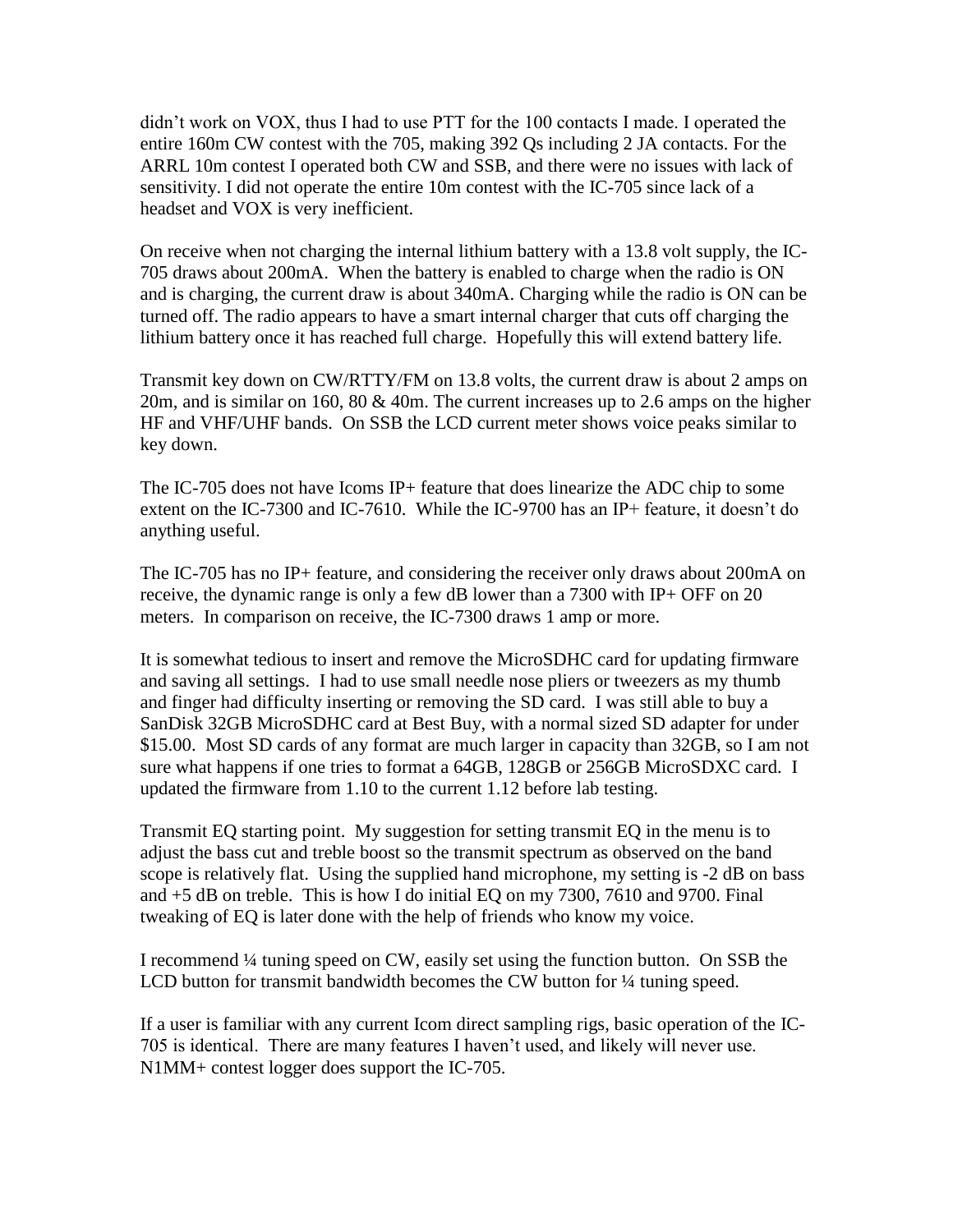I didn't measure the DSP filter bandwidths for two reasons. Filter shape factor Sharp and Soft significantly changes the value. Also the bandwidth can be user selected with the dual passband tuning or the filter default settings. Presently I have the three SSB filters set for 2.8, 2.4 and 2.1 kHz. For CW my three default bandwidths are 500, 250 and 150 Hz, just like my 7300 and 7610. These are easily changed by mode.

On AM when listening to normal medium wave broadcasts, I had to enable the 20 dB attenuator with a large outdoor antenna. The 9 kHz filter bandwidth sounded quite good. The digital sidebands of those few AM stations running HD (IBOC) are easily observed on the band scope and waterfall.

AGC time constant decay speeds are easily adjusted as in the other Icom rigs.

It will be interesting to see if SOTA operators choose the IC-705, as it weighs about 2.5 pounds compared to slightly more than one pound for the KX3 and less than a pound for the KX2. I found using the IC-7300 at 10 pounds a non-issue on Field Day. My batteries vastly outweighed the 7300. Of course the frequency coverage of the IC-705 includes VHF and UHF unlike the Elecraft KX line.

The color LCD display is identical in size as the IC-7300, and larger than any other QRP rig I have operated.

From an ergonomic standpoint, it is very annoying that the IC-705 is not stable when set at an angle of about 30 degrees. Even though the radio has a flat case area that portends to allow an improved viewing angle when sitting on a desk, the radio tips back to land on the four rubber stick-on feet. The larger PB-307 battery with 3150 mA rating helps to keep the radio stable when tilted for better LCD viewing. The cost of the larger battery is \$129.00. Icom offers a tilted desk stand MBF-705 at a cost of \$30.00. There are now several aftermarket companies offering tilt stands, and at least one company offering a carrying handle. Picking up the IC-705 with all the cables on each end is cumbersome without a handle. I/O ports include external 13.8 volts, antenna, speaker / microphone or headset, USB for digital FT8, tuner jack and amp key line.

## <https://www.icomjapan.com/lineup/options/MBF-705/>

Subsequently the IC-705 has driven an Alpha 99 with 10 watts, outputting about 230 watts. Later a Ten-Tec 418 IPA (intermediate power amp) was used to drive an Alpha 89 to full legal limit. The IC-705 was set at 1.8 watts, the IPA displaying about 55 watts on voice peaks for 1500 out on the Alpha. An Elecraft KXP100 would also be a good IPA choice with better long term factory support. Wayne Burdick from Elecraft confirms it will work with the IC-705.

Transmit composite noise (Phase + AM noise) is what we hear on the air.

AM noise at 10 kHz dominates phase noise by about 10 dB on the lower bands only.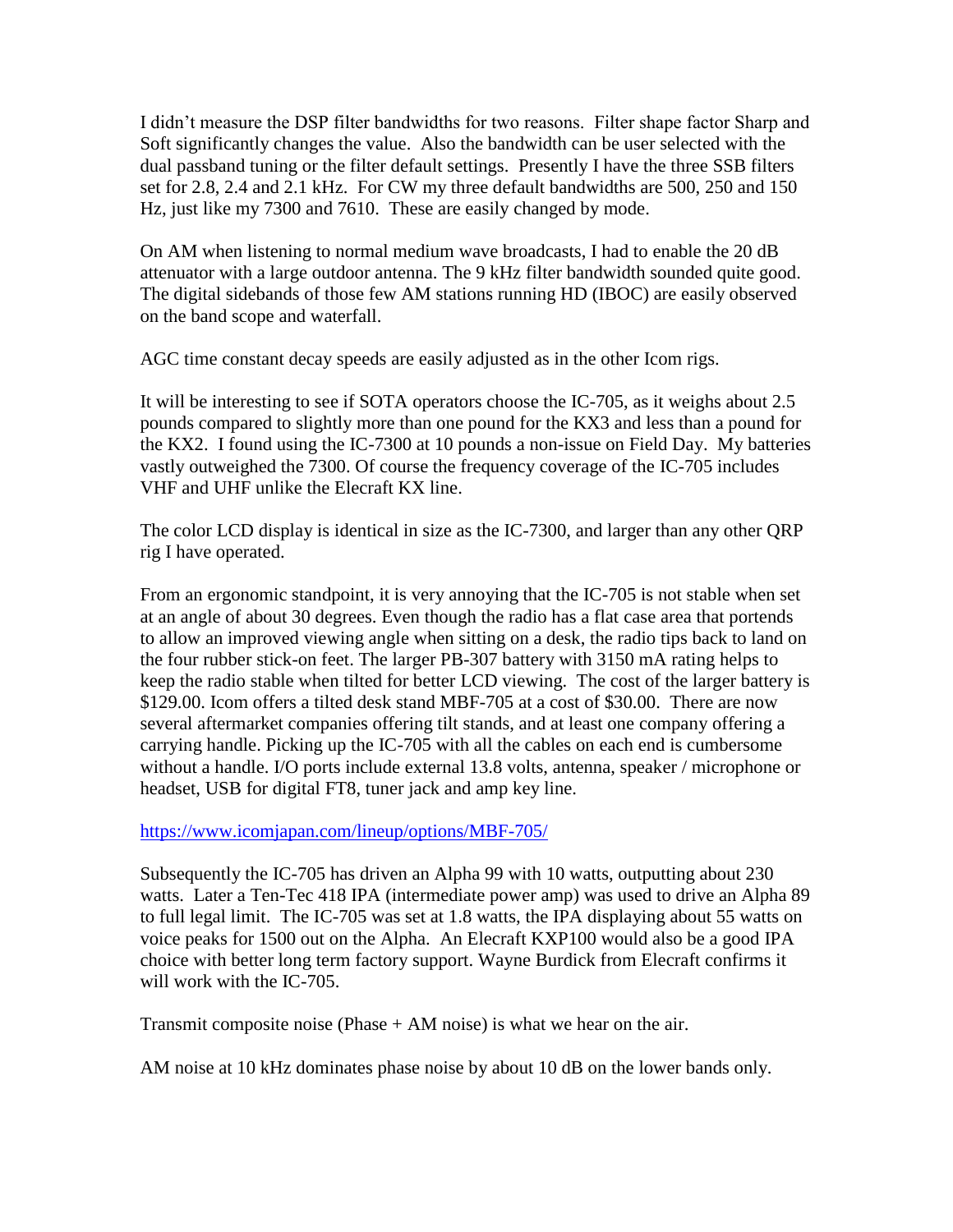Transmit composite noise measured with Perseus in dBc/Hz

Above 10m, output mixed down to 20m using a +17 dBm mixer

Note: There is an unstable noise "bump" between 100 kHz and 200 kHz on all bands.

|                                                                                           | Offset 80m 10W                                                                                                                               | 3M                                                                                                                                           |
|-------------------------------------------------------------------------------------------|----------------------------------------------------------------------------------------------------------------------------------------------|----------------------------------------------------------------------------------------------------------------------------------------------|
| 2 kHz<br>$\overline{5}$<br>10<br>15<br>20<br>50<br>100<br>188<br>200<br>300<br>400<br>500 | $-119.4$<br>$-120.5$<br>$-120.7$<br>$-121.3$<br>$-122.0$<br>$-125.1$<br>$-129.8$<br>$-115.6$<br>$-130.8$<br>$-127.4$<br>$-128.4$<br>$-129.1$ | $-119.4$<br>$-123.5$<br>$-127.5$                                                                                                             |
|                                                                                           | Offset 20m 10W                                                                                                                               | 3M                                                                                                                                           |
| 2 kHz<br>5<br>10<br>15<br>20<br>50<br>100<br>180<br>200<br>300<br>400<br>500              | $-120.1$<br>$-121.3$<br>$-121.5$<br>$-121.8$<br>$-122.3$<br>$-124.9$<br>$-128.3$<br>$-111.3$<br>$-132.7$<br>$-133.9$<br>$-130.9$<br>$-132.3$ | $-118.5$<br>$-119.5$<br>$-119.7$<br>$-120.0$<br>$-120.4$<br>$-122.5$<br>$-126.4$<br>$-106.2$<br>$-130.7$<br>$-130.9$<br>$-129.7$<br>$-127.4$ |
|                                                                                           | Offset 10m 10W                                                                                                                               | 3W                                                                                                                                           |
| 2 kHz<br>5<br>10<br>15<br>20<br>50                                                        | $-118.7$<br>$-119.9$<br>$-119.1$<br>$-119.1$<br>$-119.1$<br>$-121.1$                                                                         | $-116.7$<br>$-118.7$                                                                                                                         |
| 100                                                                                       | $-125.0$                                                                                                                                     | $-122.2$                                                                                                                                     |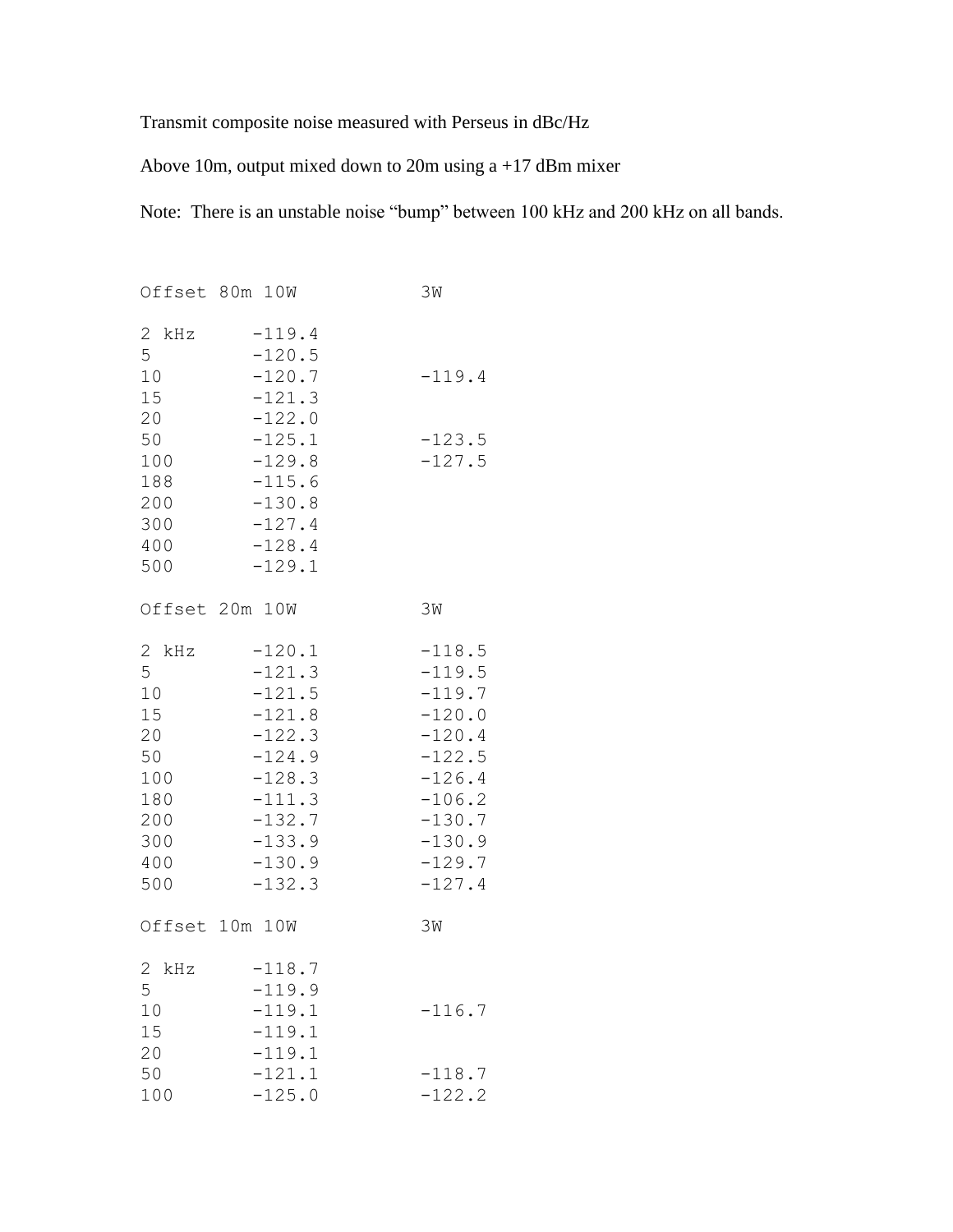| 178 | $-110.9$ |
|-----|----------|
| 200 | $-128.1$ |
| 300 | $-128.7$ |
| 400 | $-126.4$ |
| 500 | $-126.4$ |

|                                                                              | Offset 6m 10W                                                                                                                                | ЗW                               |
|------------------------------------------------------------------------------|----------------------------------------------------------------------------------------------------------------------------------------------|----------------------------------|
| 2 kHz<br>5<br>10<br>15<br>20<br>50<br>100<br>175<br>200<br>300<br>400<br>500 | $-118.4$<br>$-120.6$<br>$-120.0$<br>$-120.3$<br>$-120.3$<br>$-122.5$<br>$-124.7$<br>$-115.9$<br>$-128.4$<br>$-129.7$<br>$-126.8$<br>$-127.2$ | $-117.7$<br>$-119.4$<br>$-121.5$ |
|                                                                              | Offset 2m 10W                                                                                                                                | 3M                               |
| 2 kHz<br>5<br>10<br>15<br>20<br>50<br>100<br>164<br>200<br>300<br>400<br>500 | $-113.1$<br>$-115.8$<br>$-118.0$<br>$-118.0$<br>$-117.2$<br>$-119.2$<br>$-119.8$<br>$-109.0$<br>$-128.1$<br>$-129.5$<br>$-122.4$<br>$-123.5$ | $-117.3$<br>$-118.3$<br>$-119.2$ |
|                                                                              | Offset 70cm 10W                                                                                                                              | 3M                               |
| $\sqrt{2}$<br>kHz<br>5<br>10<br>15<br>20<br>50<br>100                        | $-110.4$<br>$-112.3$<br>$-113.3$<br>$-111.6$<br>$-112.6$<br>$-112.2$<br>$-113.8$                                                             | $-112.8$<br>$-112.1$<br>$-113.4$ |